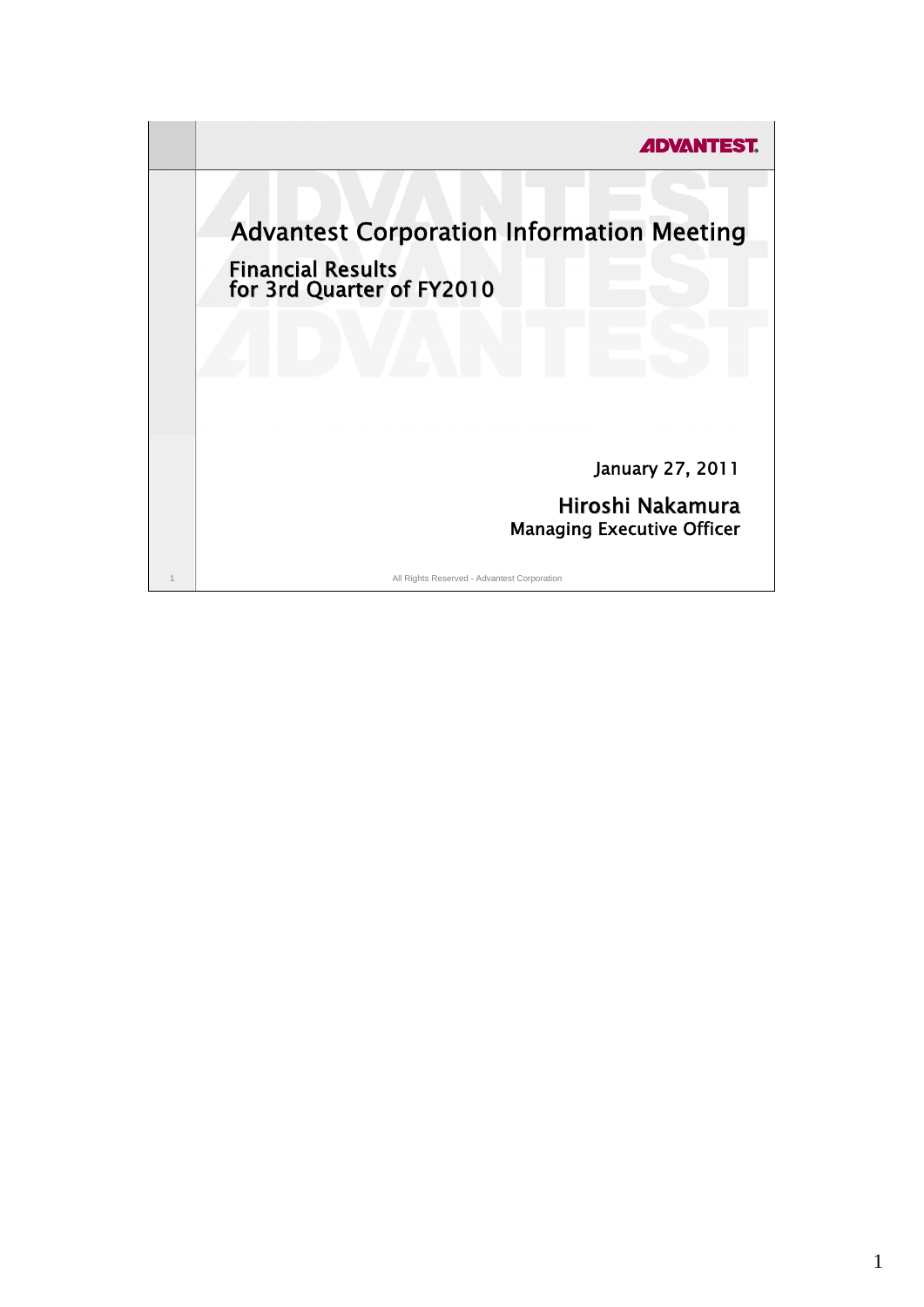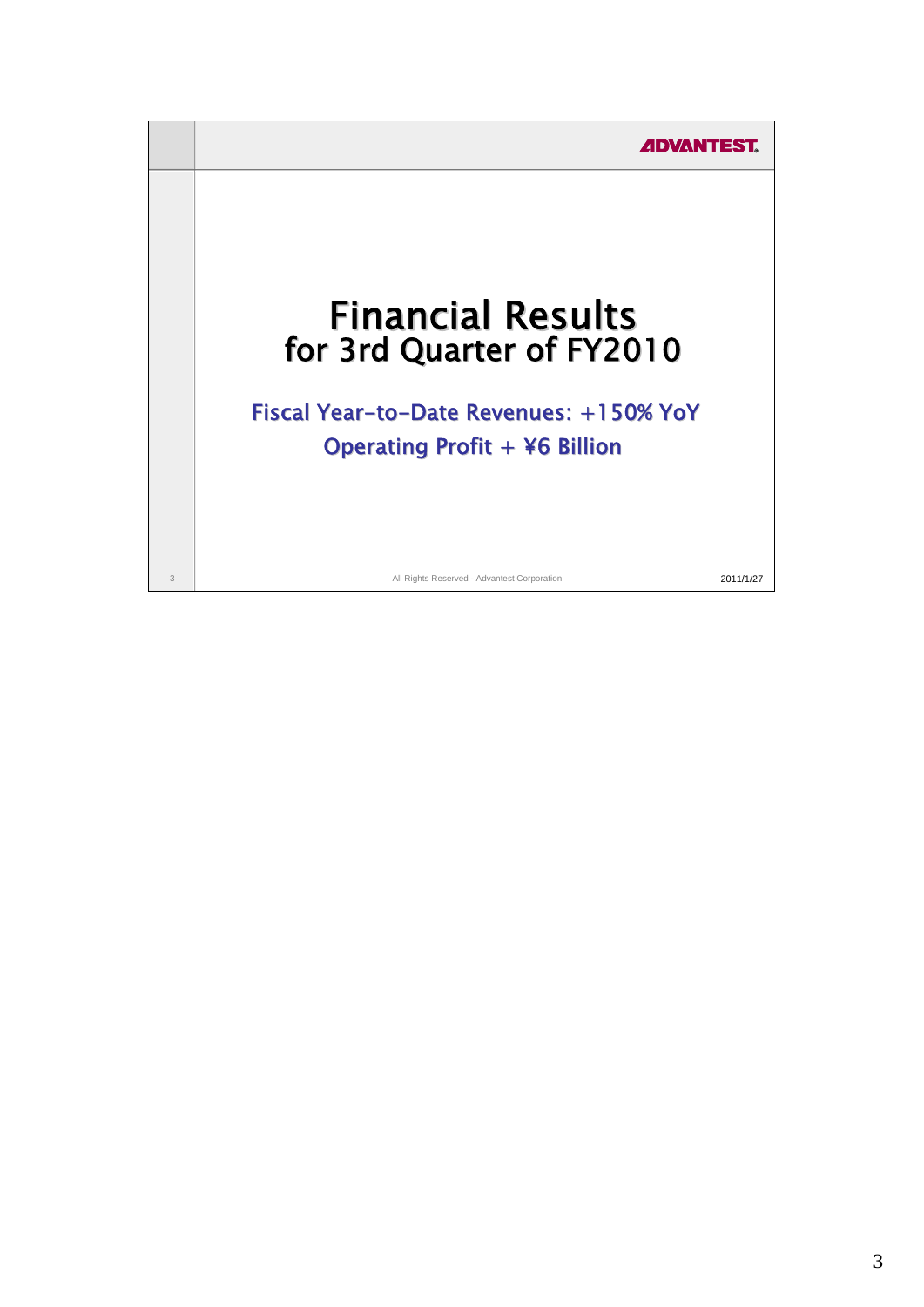| Fiscal Year-to-Date Revenues: +150% YoY |                            |                                             |                                      |        |               |               |                                   |                |  |
|-----------------------------------------|----------------------------|---------------------------------------------|--------------------------------------|--------|---------------|---------------|-----------------------------------|----------------|--|
|                                         |                            |                                             | <b>Operating Profit + ¥6 Billion</b> |        |               |               |                                   | (YB)           |  |
|                                         | FY2009                     |                                             |                                      |        |               | FY2010        |                                   |                |  |
|                                         | Fiscal<br>Year-<br>to-Date | 10                                          | 20                                   | 3Q     | O on O<br>(%) | Y on Y<br>(%) | <b>Fiscal</b><br>Year-<br>to-Date | Y on Y<br>(% ) |  |
| Orders                                  | 44.7                       | 30.8                                        | 23.3                                 | 21.3   | $-8.1$        | 14.7          | 75.4                              | 68.9           |  |
| <b>Sales</b>                            | 31.7                       | 23.5                                        | 28.6                                 | 25.4   | $-10.9$       | 97.5          | 77.5                              | 144.9          |  |
| Cost of Sales                           | 17.3                       | 11.9                                        | 14.9                                 | 13.5   | $-9.0$        | 57.1          | 40.3                              | 133.4          |  |
| <b>Gross Profit</b>                     | 14.4                       | 11.6                                        | 13.7                                 | 11.9   | $-13.0$       | 178.8         | 37.2                              | 158.9          |  |
| <b>Operating income</b>                 | $-13.0$                    | 1.8                                         | 2.9                                  | 1.2    | $-58.6$       |               | 6.0                               |                |  |
| Non-operating<br>Income                 | 1.6                        | $-0.2$                                      | $-0.4$                               | $-0.2$ |               |               | $-0.9$                            |                |  |
| Income before Tax                       | $-11.4$                    | 1.6                                         | 2.5                                  | 1.0    | $-58.5$       | $\equiv$      | 5.1                               |                |  |
| Net Income                              | $-12.8$                    | 0.8                                         | 1.8                                  | 0.7    | $-62.4$       | -             | 3.3                               |                |  |
| <b>Backlog</b>                          | 18.8                       | 27.6                                        | 22.3                                 | 18.2   | $-18.4$       | $-3.3$        | 18.2                              | $-3.3$         |  |
|                                         |                            | All Rights Reserved - Advantest Corporation |                                      |        |               |               |                                   | 2011/1/27      |  |

○ Results for 3Q FY2010:

- ・Orders 21.3 billion yen, down 8.1% from the previous quarter
- ・Sales 25.4 billion yen, down 10.9% from the previous quarter
- ・Operating income 1.2 billion yen
- ・Income before Tax 1.0 billion yen
- Net income 0.7 billion yen

Revenues, orders, and earnings declined sequentially. However, results for the third quarter and for the first nine months of fiscal 2010 improved significantly in comparison to the same periods in the previous year.

・Backlog 18.2 billion yen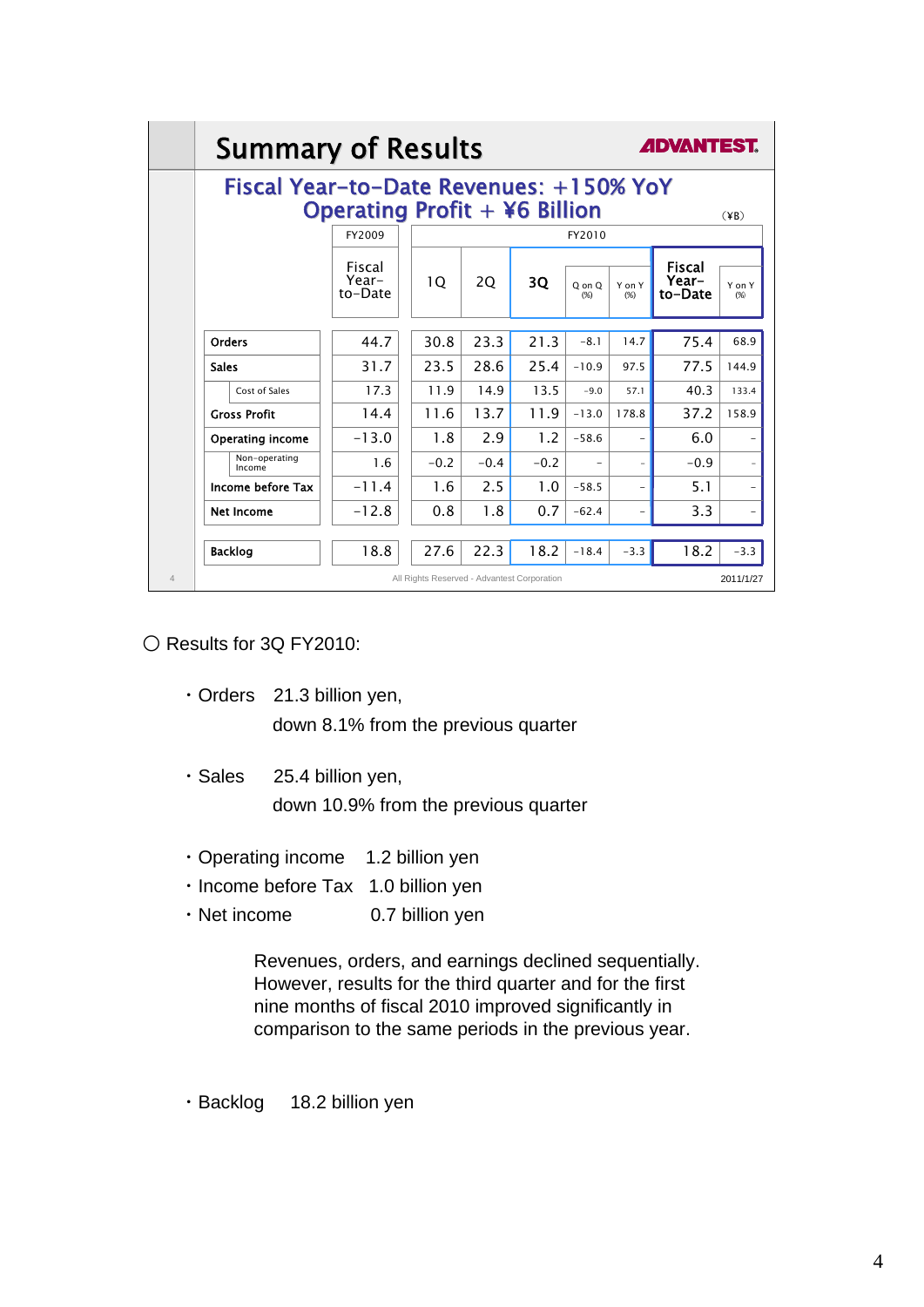

○ 3Q FY2010 Orders by Segment:

O Semiconductor and Component Test Systems:

- ・11.6 billion yen, down 32% from the previous quarter
- ・Orders of memory testers declined 55% sequentially, amid softness in the DRAM market and the continuing slide in DRAM prices. Customer restrictions on capacity investments exceeded our estimates.
- ・Orders of non-memory testers declined 5% sequentially, weighed down by faltering demand for consumer electronics and other end-user products.

○ Mechatronics Systems:

- ・6.5 billion yen, up 76% from the previous quarter
- ・Advantest secured a large handler order during the period.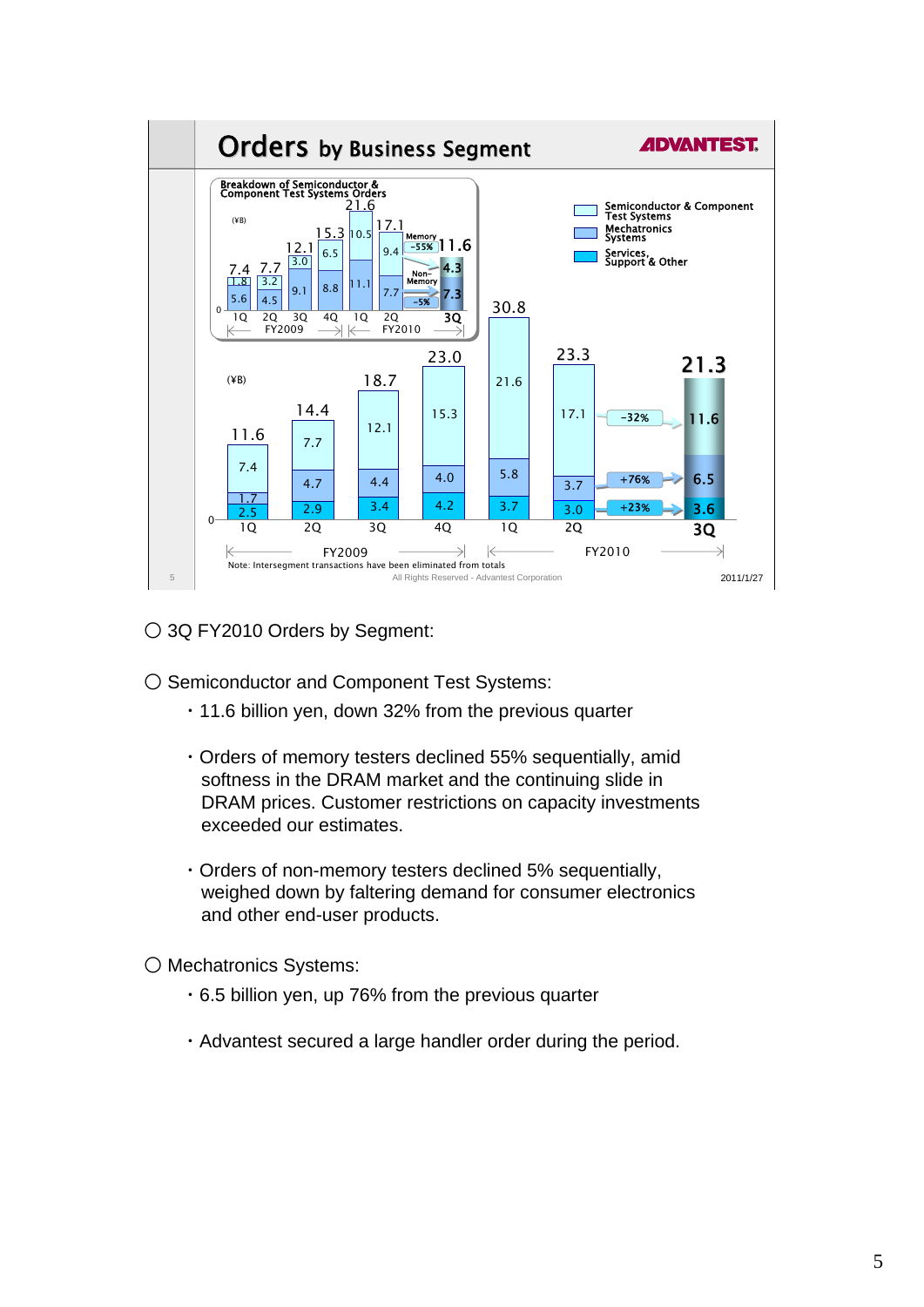

○ 3Q FY2010 Orders by Region:

- ・Orders from Japan and the Americas increased
- Broad regional trends were as follows:
	- ・Japan:

Orders for non-memory testers for MCUs increased

・Americas:

Orders for non-memory testers for next generation MPU increased

- ・Taiwan & China: Orders for memory testers for DRAM decreased sharply
- ・Other Regions:

In Southeast Asia, orders for test handlers increased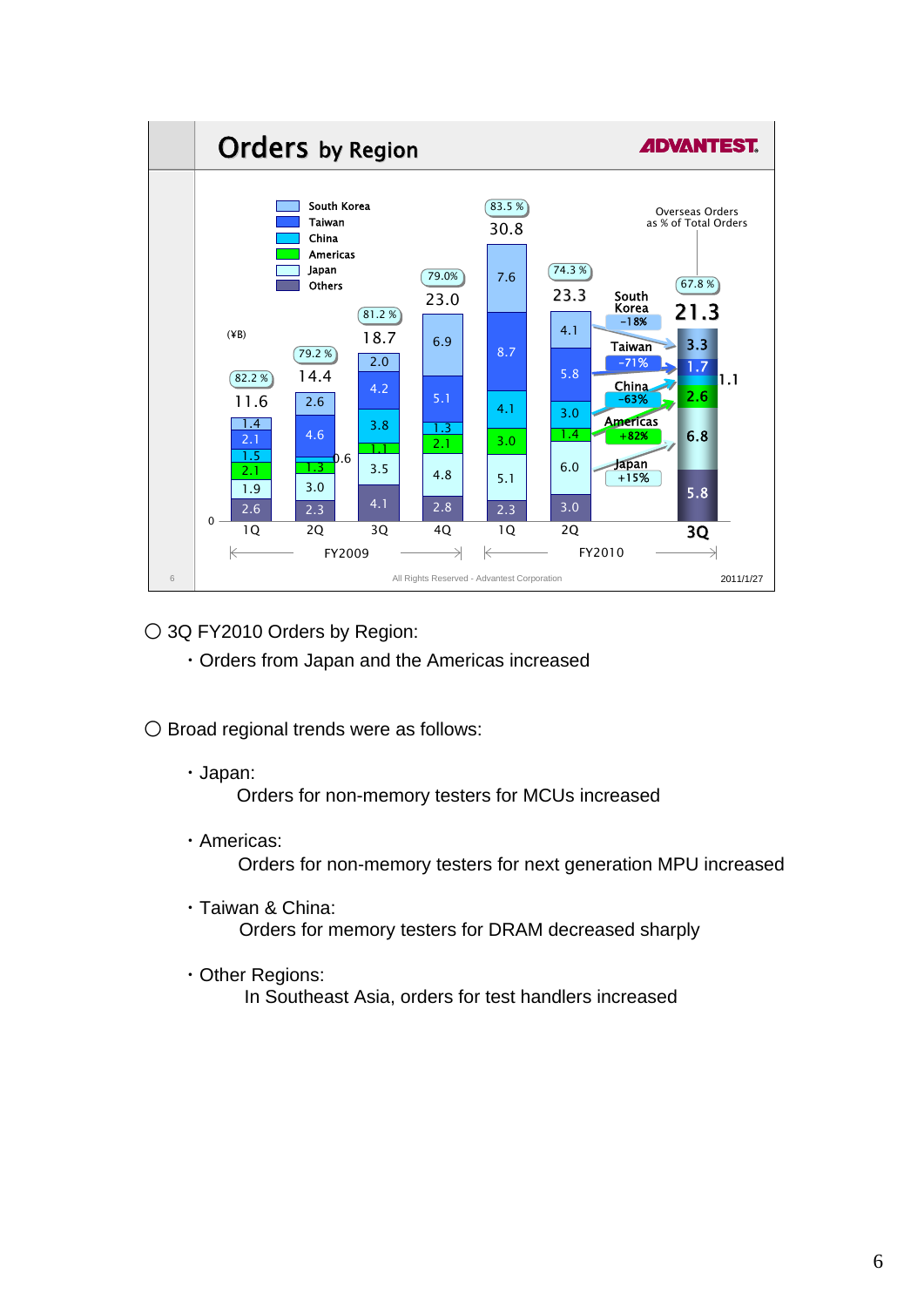

○ 3Q FY2010 Sales by Segment:

O Semiconductor and Component Test Systems:

- ・18.2 billion yen, down 10% from the previous quarter
- ・Sales of memory testers declined 20%
- ・Sales of non-memory testers improved 1%, led by demand for the T2000 for MPU test

○ Mechatronics Systems:

- ・4.4 billion yen, down 21% from the previous quarter
- ・Sales of device interfaces and test handlers declined in step with testers, due to memory test CapEx push outs.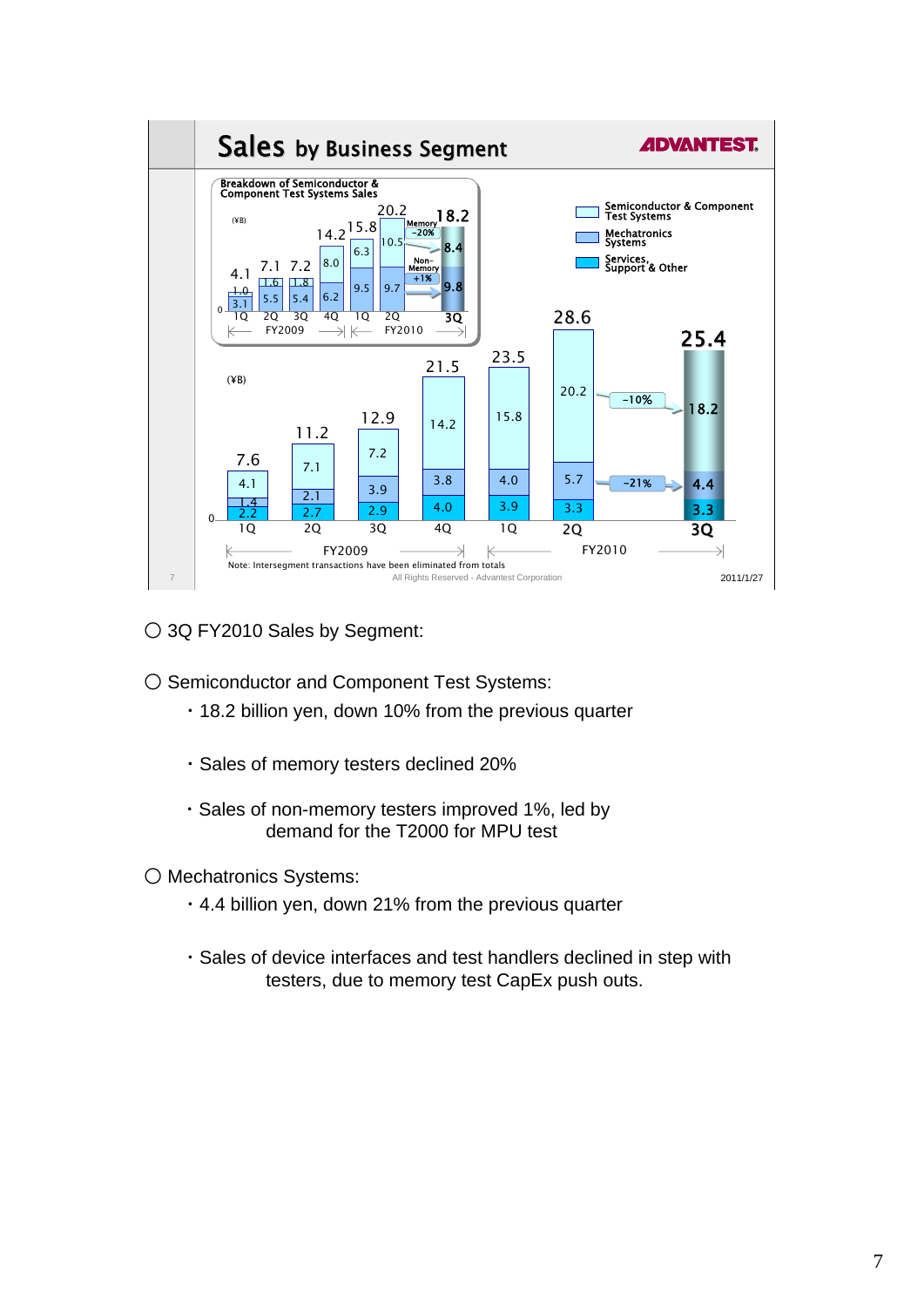

○ 3Q FY2010 Sales by Region:

・Sales to Japan and the Americas increased

○ Broad regional trends were as follows:

・Korea:

3.6 billion yen, down 52% sequentially Sales of memory testers declined

・Taiwan:

5.6 billion yen, down 21% sequentially Sales of memory testers and test handlers declined

・China:

2.0 billion yen, down 54% sequentially Sales of memory testers declined

・Other Regions:

In Southeast Asia, sales of non-memory testers increased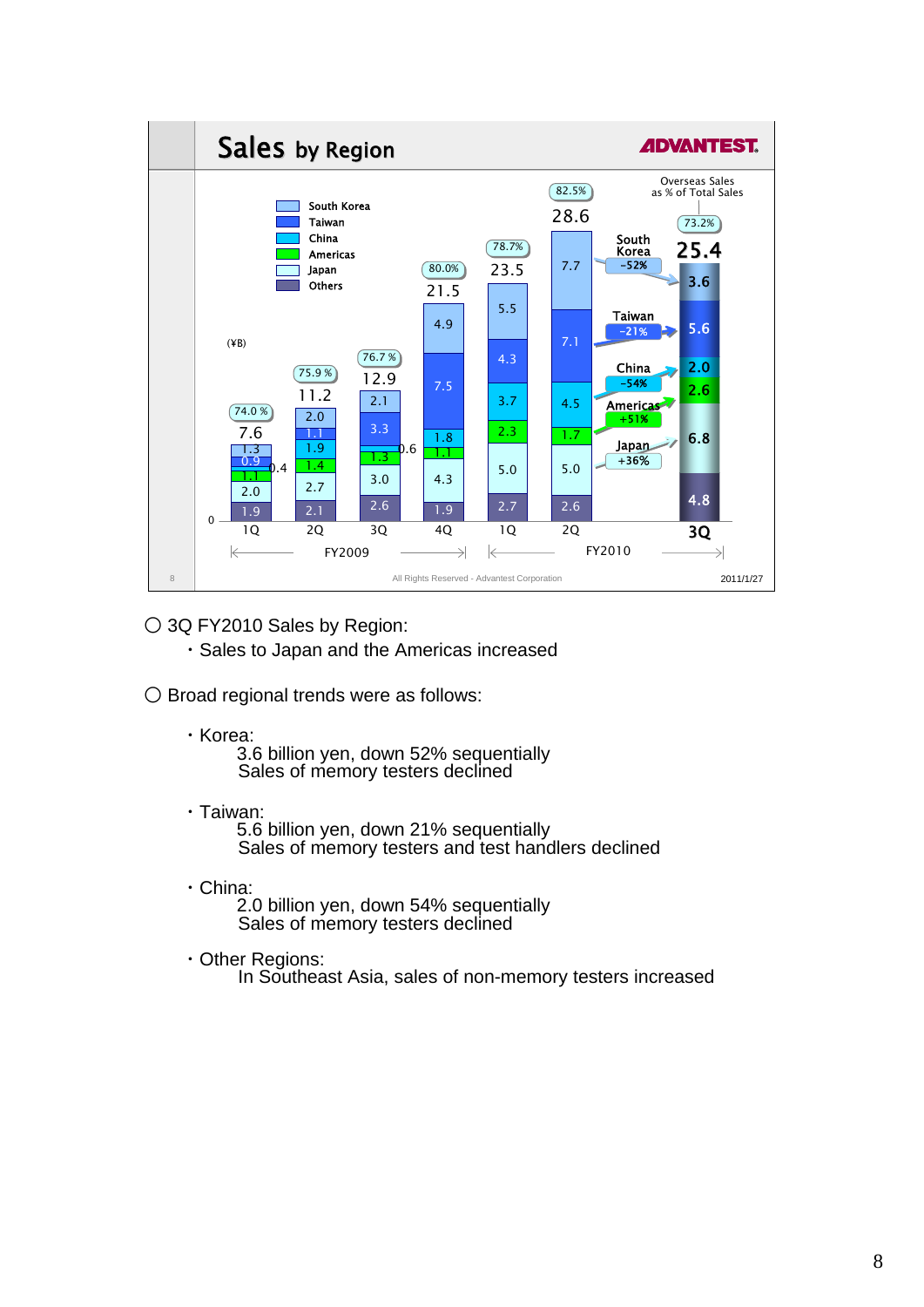

○ 3Q FY2010 Operating Income /

Gross Profit Ratio/ Operating Expenses

- ・ Gross Profit Ratio:
	- ・down 1.1 points sequentially to 46.8%,

due to a less favorable product mix

・Operating Expenses:

・10.7 billion yen, a sequential decrease of 0.1 billion yen

- ・Operating Income:
	- ・1.2 billion yen, a sequential decrease of 1.7 billion yen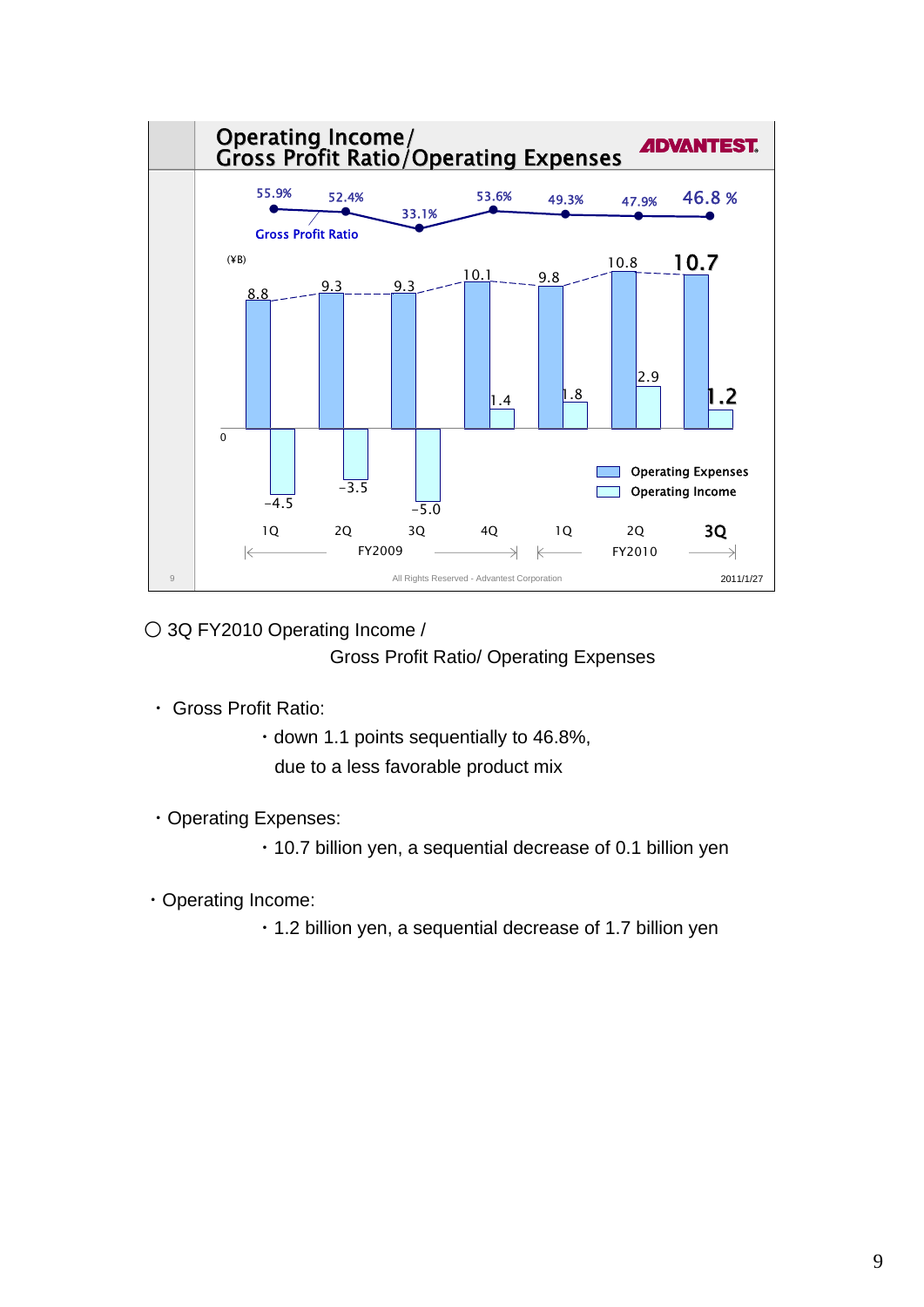

## O R&D Expenses:

・5.3 billion yen, a sequential decrease of 0.1 billion yen

# ○ CapEx:

・0.8 billion yen, a sequential decrease of 0.2 billion yen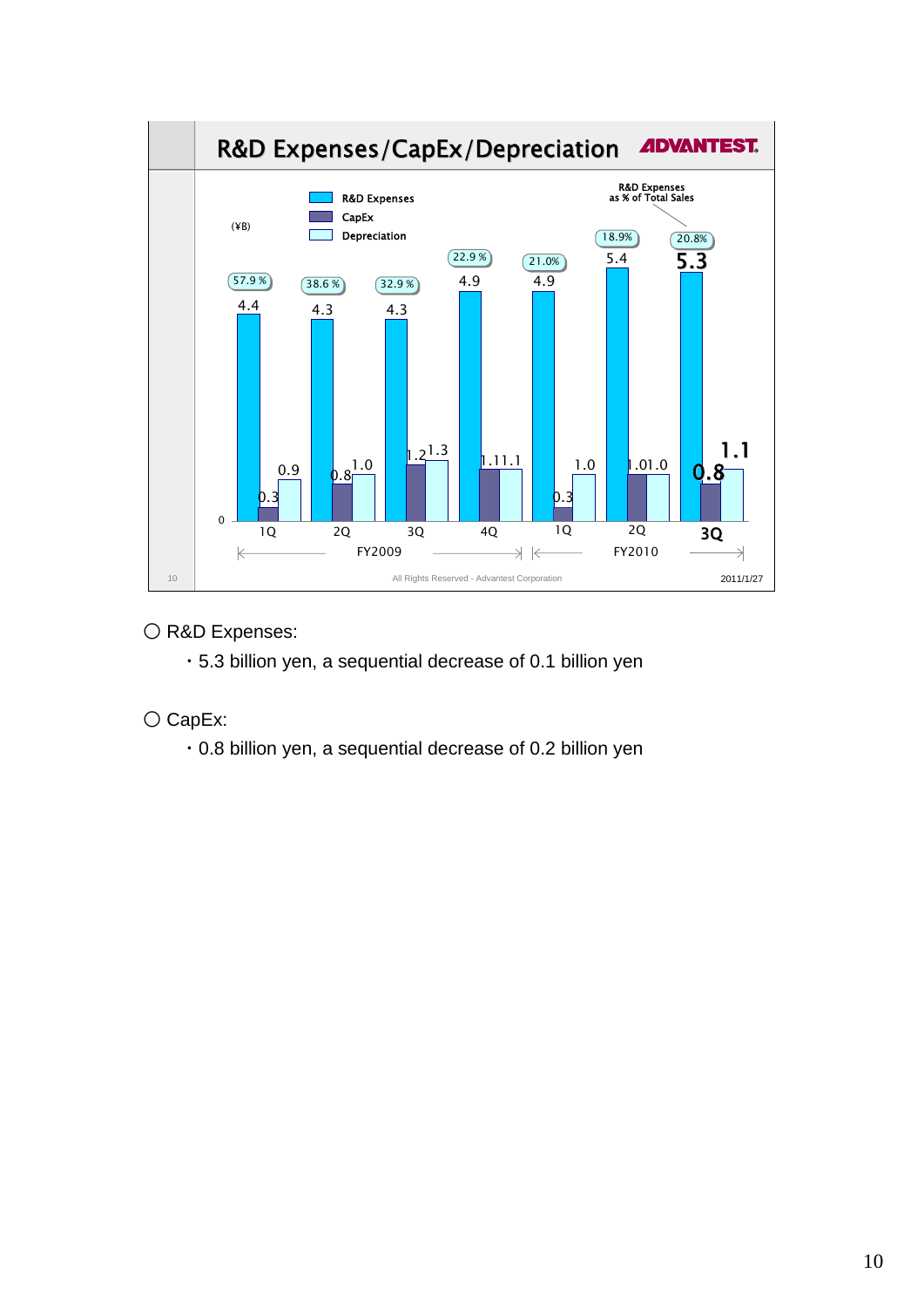

- Balance Sheet for 3Q FY2010
- Assets:
	- ・Cash & cash equivalents and short-term investments:

87.2 billion yen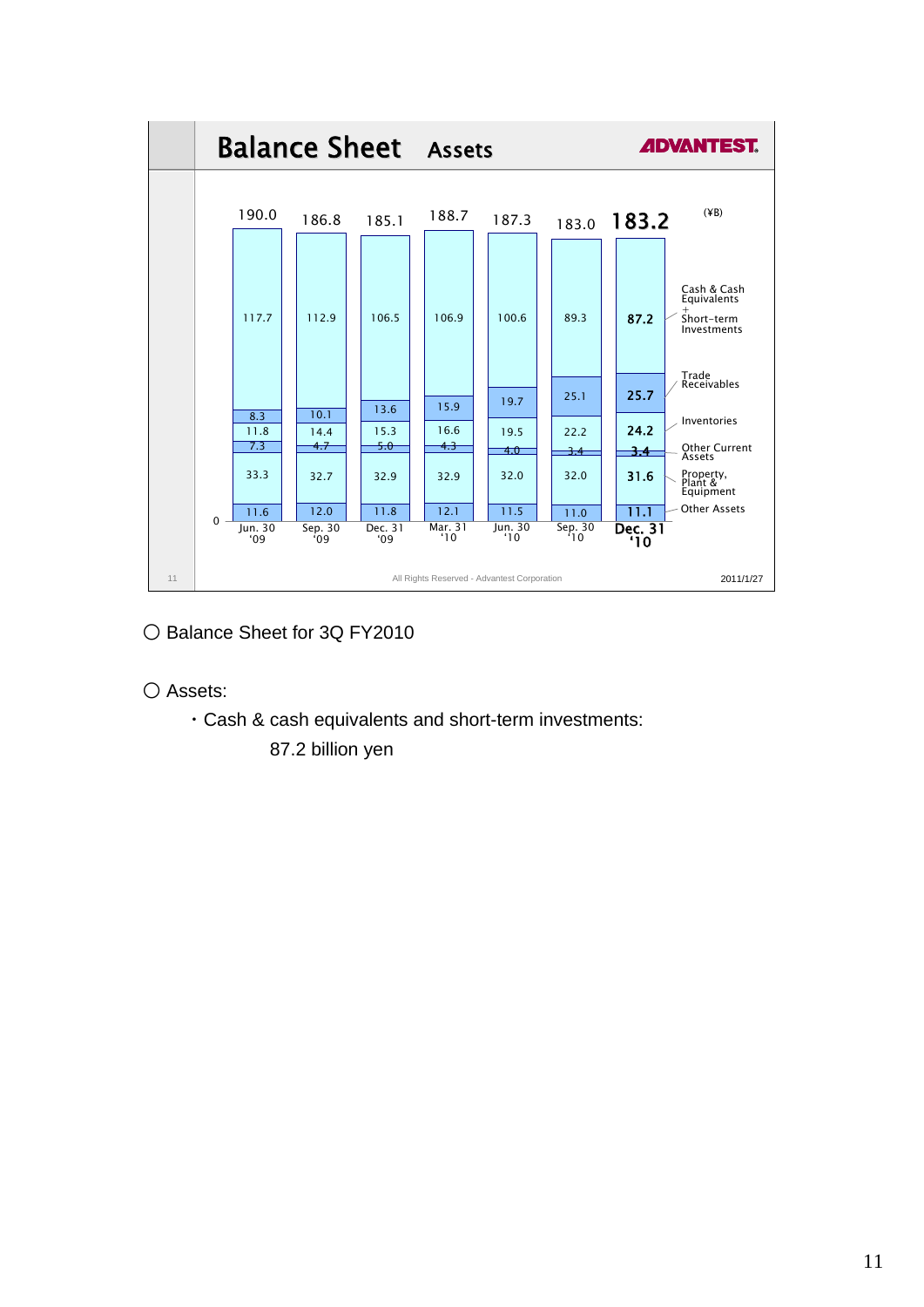

○ Balance Sheet for 1Q FY2010

○ Liabilities & Equity:

・Equity:

- ・137.4 billion yen
- ・Equity-to-assets ratio:

・75.0%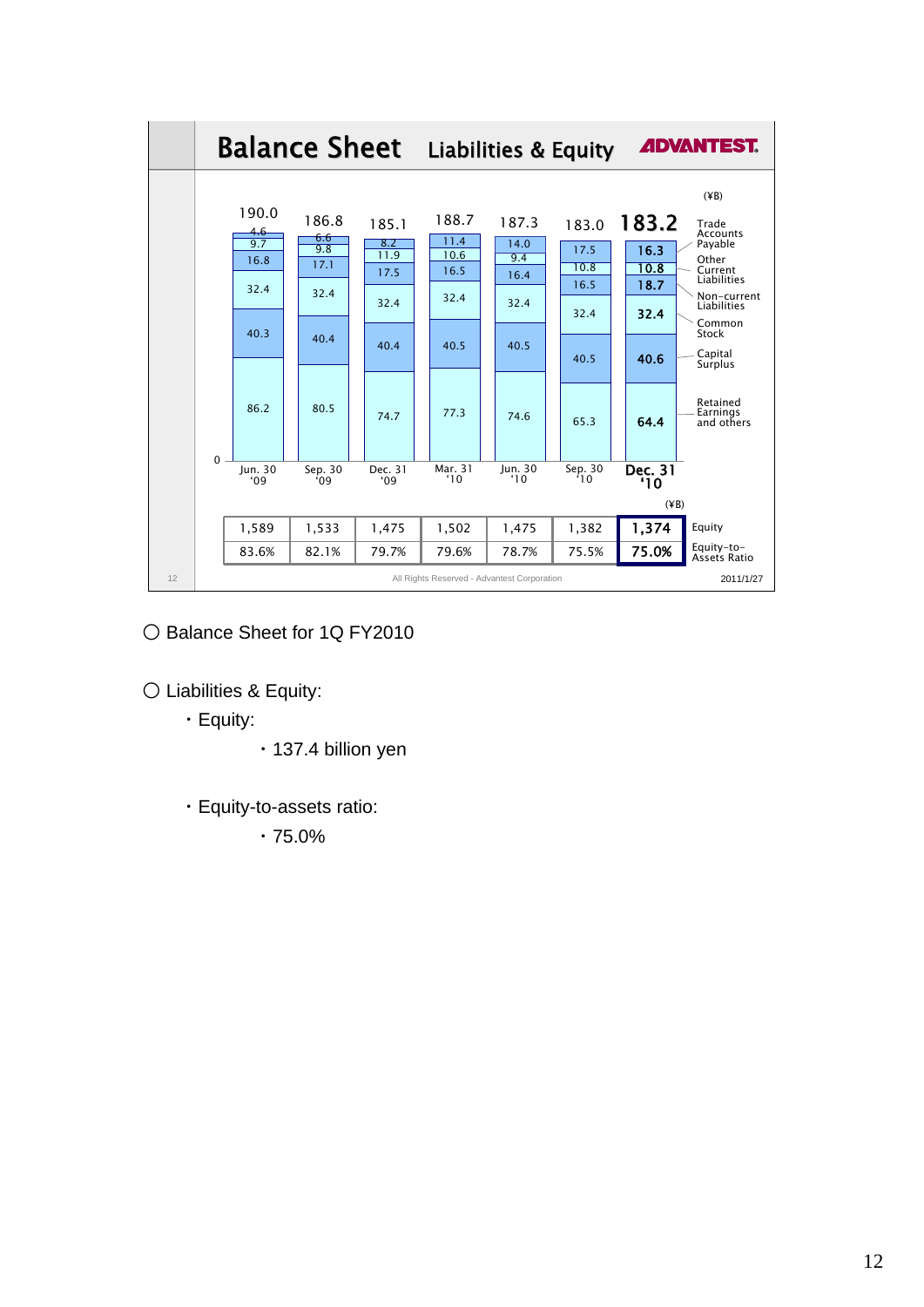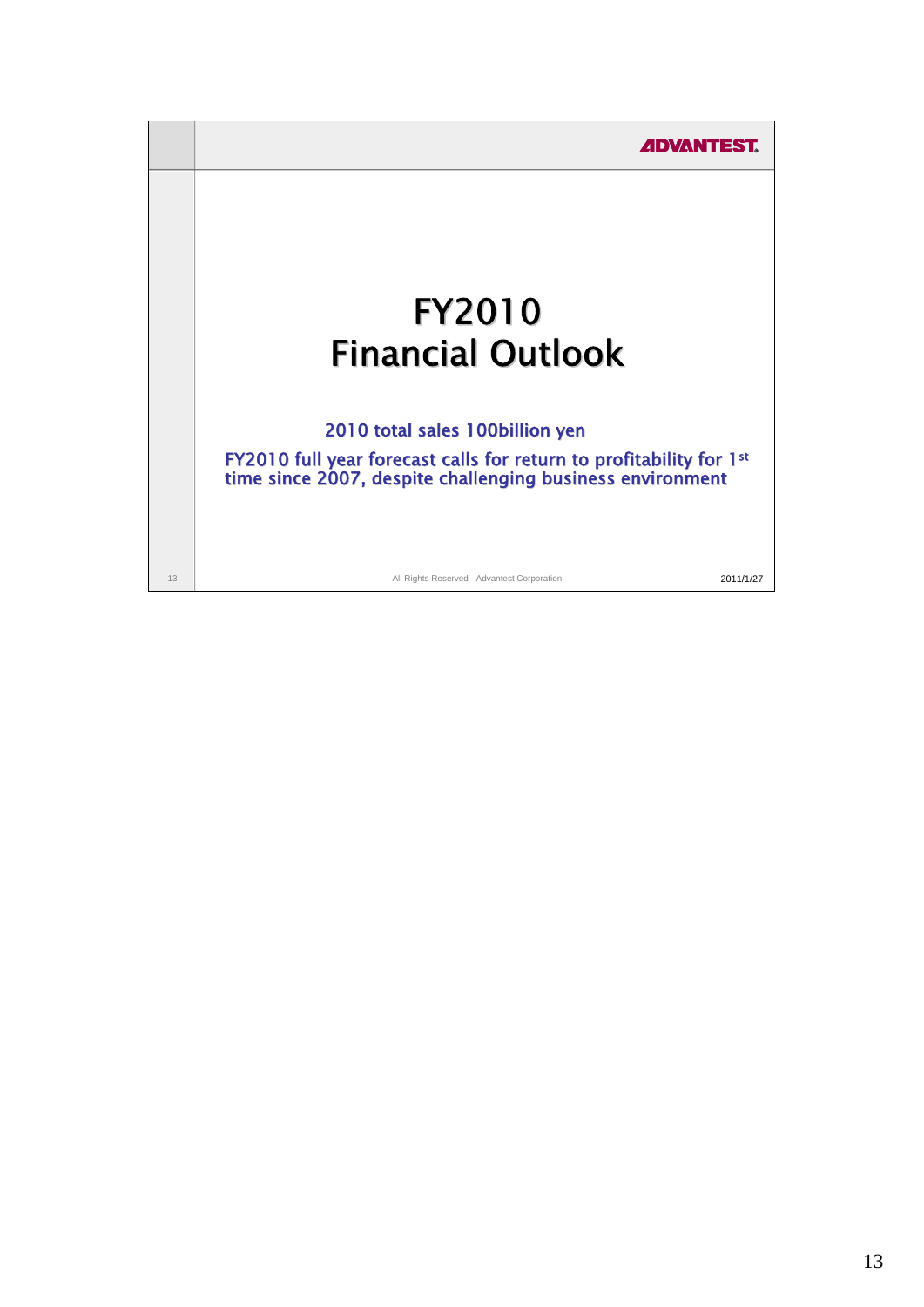|    | <b>FY2010 Forecast</b>                                                                                                                       |         |                                             |                  | <b><i>ADVANTEST.</i></b> |               |  |
|----|----------------------------------------------------------------------------------------------------------------------------------------------|---------|---------------------------------------------|------------------|--------------------------|---------------|--|
|    | 2010 total sales 100billion yen                                                                                                              |         |                                             |                  |                          |               |  |
|    | FY2010 full year forecast calls for return to profitability for 1 <sup>st</sup><br>time since 2007, despite challenging business environment |         |                                             |                  |                          |               |  |
|    |                                                                                                                                              |         |                                             | FY2010           | $(\angle$ B)             |               |  |
|    |                                                                                                                                              | FY2009  | Year-to-<br>Date                            | 40<br>(Forecast) | <b>FY</b><br>(Forecast)  | Y on Y<br>(%) |  |
|    |                                                                                                                                              |         |                                             |                  |                          |               |  |
|    | Orders                                                                                                                                       | 67.7    | 75.4                                        | 19.6             | 95.0                     | 40.3          |  |
|    | Sales                                                                                                                                        | 53.2    | 77.5                                        | 22.5             | 100.0                    | 87.9          |  |
|    | Operating Income                                                                                                                             | $-11.6$ | 6.0                                         | 0.5              | 6.5                      |               |  |
|    | Net Income                                                                                                                                   | $-11.5$ | 3.3                                         | 0.2              | 3.5                      |               |  |
|    | Backlog                                                                                                                                      | 20.3    | 18.2                                        | 15.3             | 15.3                     | $-24.6$       |  |
| 14 |                                                                                                                                              |         | All Rights Reserved - Advantest Corporation |                  |                          | 2011/1/27     |  |

## ○ 4Q FY2010 Forecast:

- ・Orders 19.6 billion yen
- ・Sales 22.5 billion yen
- ・Operating income 0.5 billion yen
- Net Income 0.2 billion yen

## ○ FY2010 Forecast:

- ・Orders 95.0 billion yen, up 40.3% sequentially
- ・Sales 100.0 billion yen, up 87.9% sequentially
- ・Operating income
	- 6.5 billion yen , a increase of 18.1 billion yen from the previous fiscal year
- ・Net Income
	- 3.5 billion yen , a increase of 15.0 billion yen from the previous fiscal year
- ・Advantest's FY2010 full year forecast calls for a return to profitability for the first time since 2007, despite the continuing challenges in our business environment.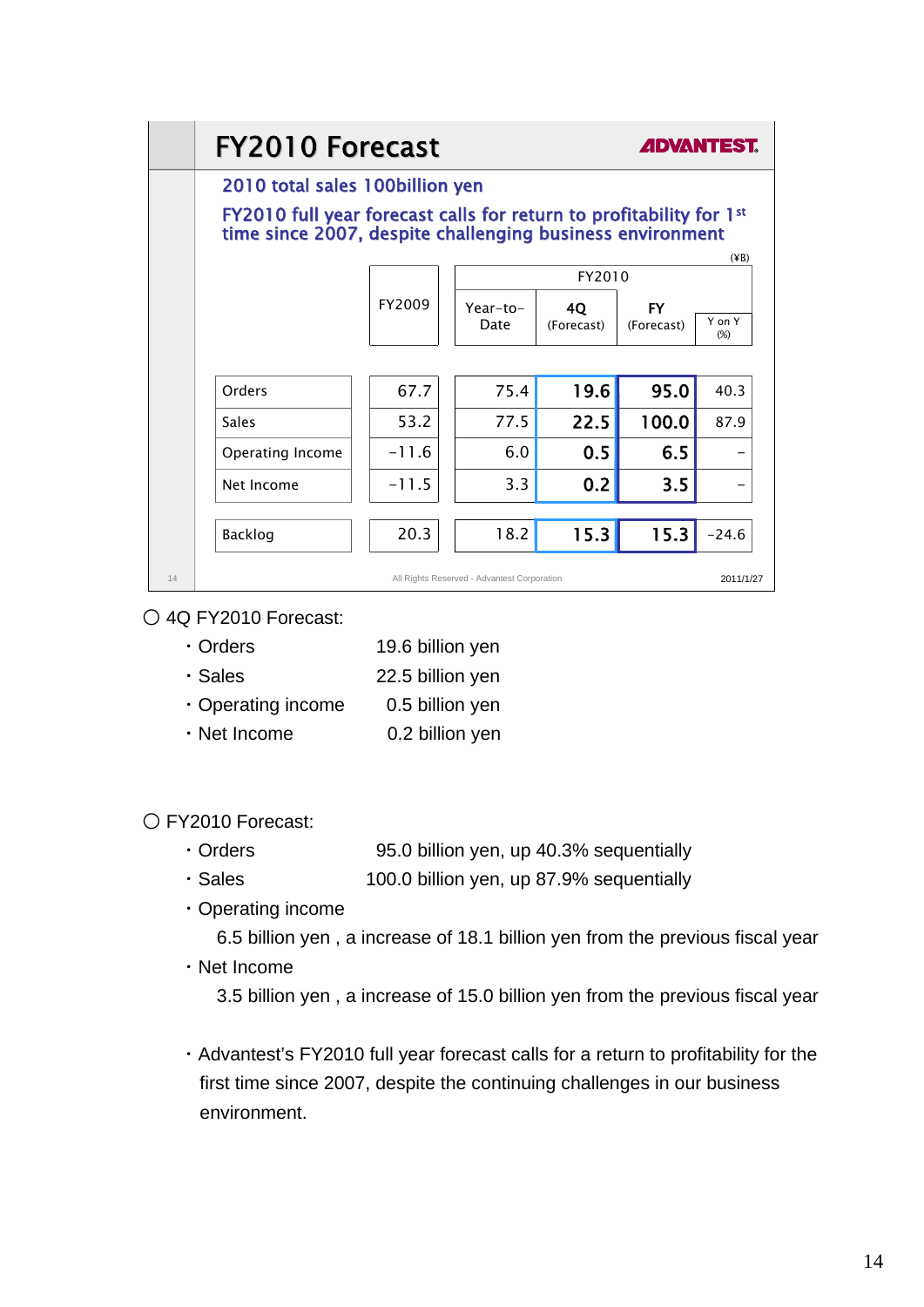|    | <b>Outlook: Positioned for Growth ADVANTEST.</b>                                                                                                                                                                   |           |
|----|--------------------------------------------------------------------------------------------------------------------------------------------------------------------------------------------------------------------|-----------|
|    | $\blacksquare$ Softness in the electronics supply chain is presently<br>depressing the tester market                                                                                                               |           |
|    | ■However, Advantest foresees multiple positive changes in<br>the market environment that will enable our tester business<br>to deliver higher growth                                                               |           |
|    | <non-memory><br/>• Greater demand for MPU test stimulated by the adoption of next-generation<br/><b>Micro processors</b><br/>. Strong demand for the T2000 in new sectors following our launch of new</non-memory> |           |
|    | solutions for CMOS image sensors, power management ICs, and other<br>applications                                                                                                                                  |           |
|    | <memory><br/>• The adoption of next-generation processors will drive DRAM volume and<br/>demand for higher-speed devices</memory>                                                                                  |           |
|    | · Mobile DRAM demand also increasing                                                                                                                                                                               |           |
|    | • Near-term bottom in DRAM market to trigger renewed capacity expansion                                                                                                                                            |           |
|    |                                                                                                                                                                                                                    |           |
| 15 | All Rights Reserved - Advantest Corporation                                                                                                                                                                        | 2011/1/27 |

- $\circ$  From the 4<sup>th</sup> quarter of fiscal 2010, Advantest expects to see multiple positive factors for our tester business.
- $\bigcirc$  New demand for testers is expected to follow on the completion of inventory adjustment in the end-user product supply chain.
- Outlook for the non-memory sector:

The arrival of a new generation of processors for PCs should stimulate demand for effective test for these devices. From the autumn of 2010, Advantest expects sales of our recently announced T2000 solutions to gain in volume.

○ Outlook for the memory sector:

The adoption of next-generation processors is expected to drive DRAM volume and stimulate demand for higher-speed DRAM devices. Demand for mobile DRAM – used in tablets and smartphones – is also growing healthily. Additionally, recognizing that the DRAM market is at near or a near-term bottom, Advantest's customers are expected to resume capital investments.

・ The above factors lead Advantest to expect gradually improving revenues and earnings, despite continuing market challenges in the short term.